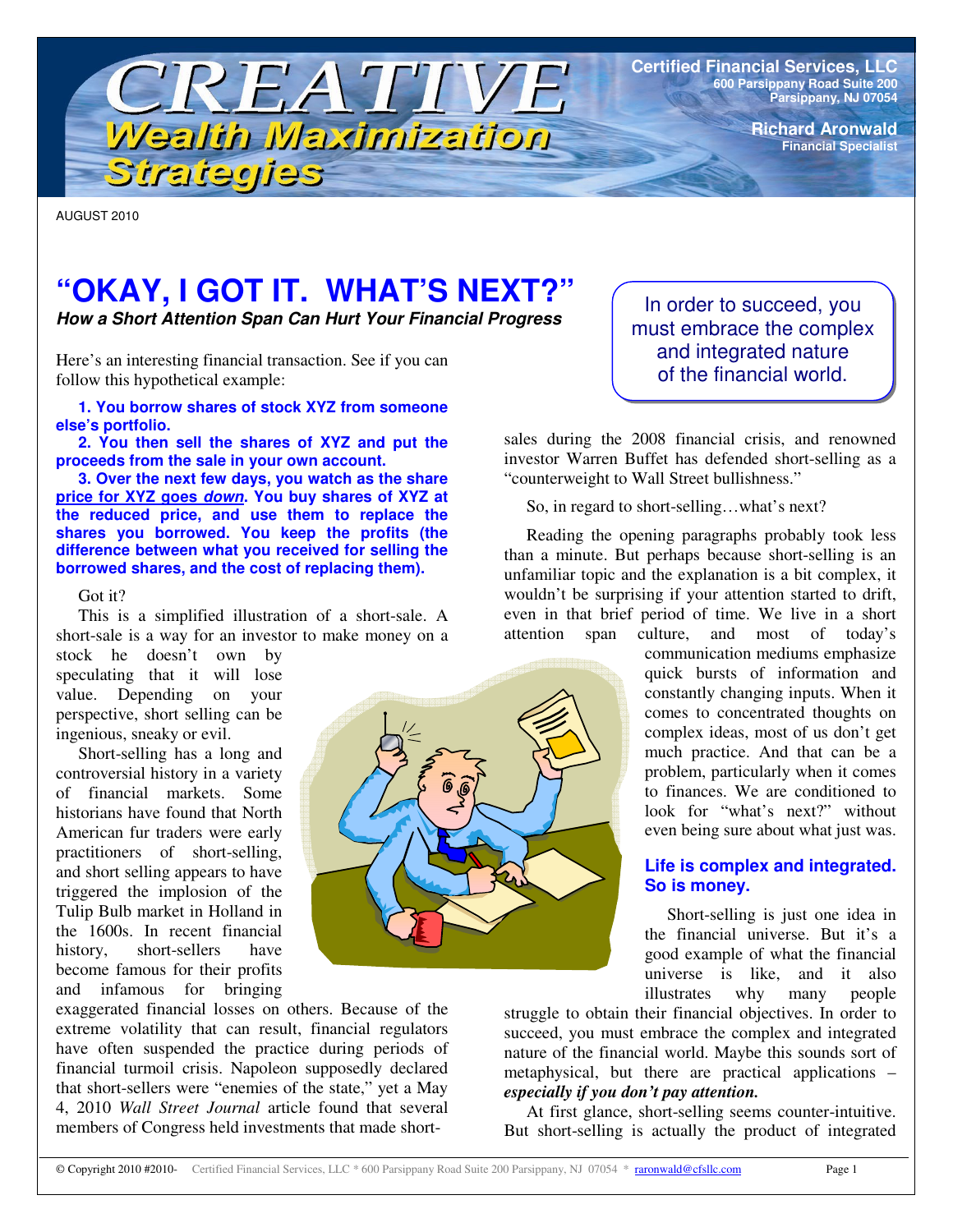thinking; you take several investing strategies, and connect them. **This formula of integrating ideas to create complex and sophisticated systems is the foundation of human progress, and reflects the nature of life itself.**

Complex financial transactions are part of everyday life in the United States. Variable-rate mortgages, insurance, tax-deferred retirement accounts and hundreds of other financial vehicles are comprised of integrated ideas and substantial details. There are very few "simple" financial products in the marketplace.

**Given the evidence for complexity and the fact that money plays such a large role in determining our material circumstances, why do so many people seem to have a short attention span when it comes to making good financial decisions?**

#### **Does Complex Technology Make Us "Shallow Thinkers?"**

Part of the challenge may be  $21<sup>st</sup>$ -century technology.

In his recently released book, *The Shallows: What the Internet Is Doing to Our Brains*, author Nicholas Carr says our forms of communication

affect how well we handle complex thinking. "The Internet encourages the rapid, distracted sampling of small bits of information from many sources…We are becoming ever more adept at scanning and skimming, but what we are losing is our capacity for concentration, contemplation, and reflection." Similar charges are made against television and video games. Sampling, scanning and skimming might be considered higher-level mental functions, and operating a game controller certainly requires some complex manual dexterity. But when there's no "concentration, contemplation or reflection" to accompany these tasks, the chances for success seem less probable.

This "short attention span" dilemma is pervasive. An example is the Congressional leader who said "We have to pass the bill so that you can find out what is in it." The final version of the bill was 2,409 pages, and many legislators admitted they didn't read it before they voted to approve it. Regardless of your perspective on the issue, it seems like the process for reviewing and debating the bill could have been a bit more "thoughtful" if more people took the time to read it, instead of saying "we'll figure it out after we approve it."

#### **Consequences**

**A Short Attention Span Could Mean Missed Opportunities.** An Example: whole life insurance is a complex financial product; even the best life insurance representative couldn't accurately explain all the features and benefits in five minutes or less (don't believe it? See the next article). In contrast, there are hundreds of TV

commercials for term life insurance, all conveying their message in 60 seconds. And for those dispensing financial advice to the masses, their message is to buy term. As one "expert" puts it "Keep it simple and buy term life insurance." That is *simple*, isn't it? Sounds like perfect advice for "short attention span" types.

However…in the long run, your financial situation may favor using whole life. Unfortunately, selecting term life insurance today – because it's simple and quick – could possibly preclude obtaining whole life later. The time to pay attention is now!

**A Short Attention Span Could Result in Financial Loss.** For more than 20 years, Bernie Madoff's investment operation was so complex, no one knew he was actually running a scam. Or more to the point, no one seemed to be able to pay attention long enough to figure it out. In 2000, broker Harry Markopolos said he knew in "five minutes" that Madoff's operation was a fraud, and he reported this assessment to the SEC – in written detail. Unfortunately, it was eight years before

> the authorities would follow through on Markoplos' fndings. How much money was lost because people had a short attention span?

Remember, not every complex idea

works. Some projects fail because of flawed principles, others because the complexity is hiding fraud or other bad behavior. Those with an unwillingness to examine the details of their financial transactions are at great risk of being undone by their short attention spans.

#### **Okay, I Get It… What's Next?**

A Short Attention Span Could Mean Missed Opportunities.

> How about a three-hour tutorial on the history of interest rates and inflation? That might provide some real insight into what's next for the economy. *Just kidding*. If you've made it to the end of this article, you deserve a few summary bullet-point comments, just so you don't suffer complexity overload.

- If you take the time to understand it, financial complexity can be a great asset.
- One of the best ways to achieve financial complexity is to use the knowledge of others. Most of the time, successful complexity is group effort. Only geniuses do it alone.
- Your best financial strategies are the ones that integrate all of your financial components – what you earn, what you own, what you owe, what you want.
- People who live in the shallows may see their financial progress go off the deep end.

**WHAT'S NEXT? How about a review of your financial program, and the chance to see if a little complexity and integration could make a positive difference in your life?**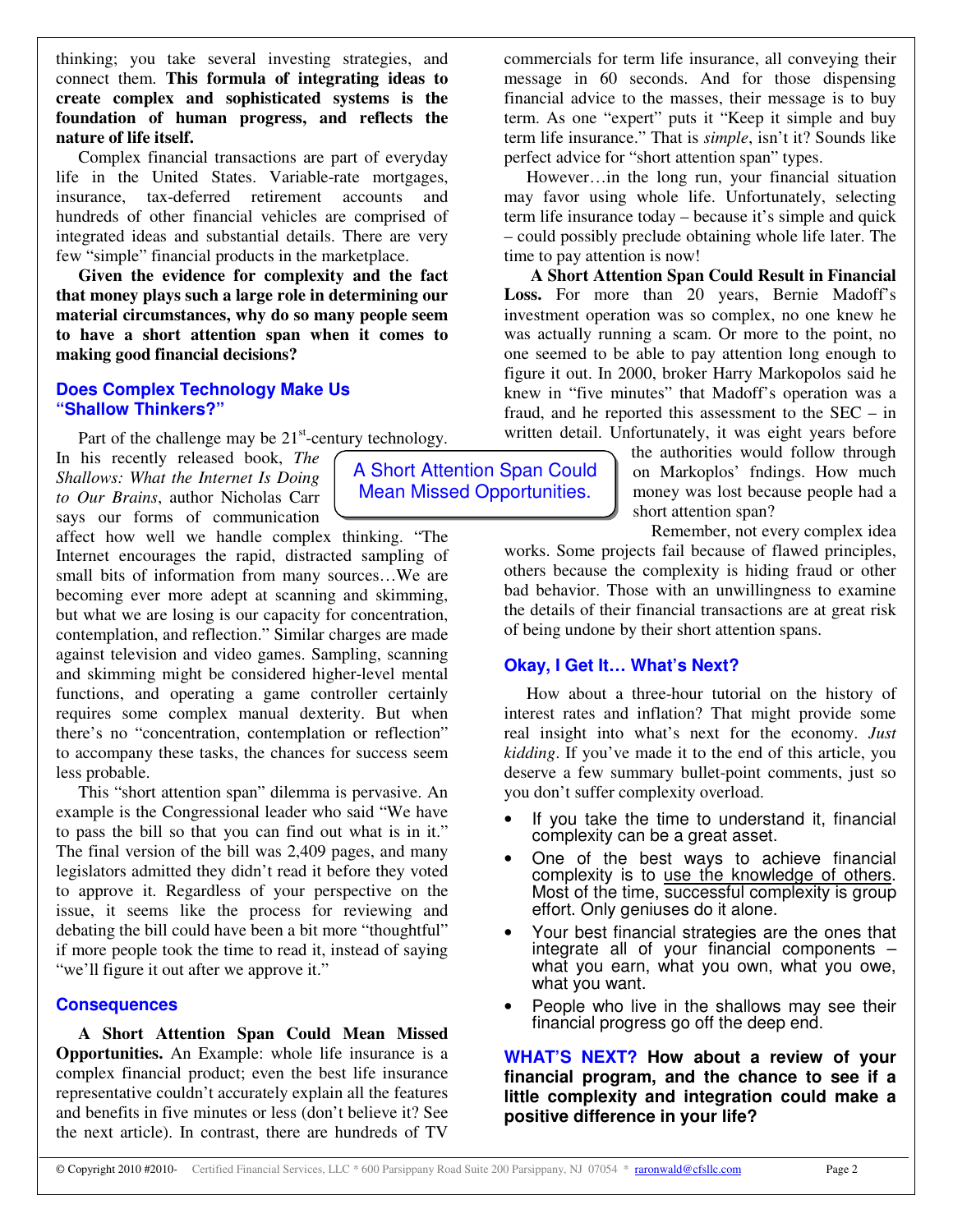# **Whole Life Insurance:** *Complex***,** *Ingenious*

What is whole life insurance? A simple answer, one you might find on a financial information website, might describe whole life insurance as a combination of life insurance and cash value. But once you get past this basic definition, the details and workings of a whole life policy can be quite sophisticated, maybe even confusing. Writing in the January 11, 2009 *Palm Beach Daily News,* life insurance expert R. Marshall Jones said that:

### "**Until recently, permanent life insurance was arguably the financial industry's most complex instrument…"**

As with many other complex financial products, whole life insurance is the result of the integration of several basic financial ideas. The starting point for whole life is an understanding of some of the shortcomings with a simple financial instrument, term insurance.

Here's the big issue with term insurance: As you get older, it gets more expensive. Because statistics show older people are more likely to die than younger people, insurance companies price the coverage accordingly. To illustrate, here are 50 years of scheduled premiums from a reputable life insurer for a healthy 35 year-old male non-smoker to secure \$500,000 of life insurance on a yearly renewable basis.

| <b>YEAR</b> | <b>ANNUAL</b><br><b>PREMIUM</b> | <b>YEAR</b> | <b>ANNUAL</b><br><b>PREMIUM</b> |
|-------------|---------------------------------|-------------|---------------------------------|
|             |                                 |             |                                 |
| 1           | \$265                           | 26          | \$1,800                         |
| 2           | 275                             | 27          | 2,020                           |
| 3           | 290                             | 28          | 2,270                           |
| 4           | 305                             | 29          | 2,560                           |
| 5           | 320                             | 30          | 2,845                           |
| 6           | 335                             | 31          | 3,150                           |
| 7           | 360                             | 32          | 3,490                           |
| 8           | 390                             | 33          | 3,845                           |
| 9           | 425                             | 34          | 4,175                           |
| 10          | 460                             | 35          | 4,535                           |
| 11          | 500                             | 36          | 4,900                           |
| 12          | 535                             | 37          | 5,530                           |
| 13          | 575                             | 38          | 6,235                           |
| 14          | 615                             | 39          | 7,035                           |
| 15          | 645                             | 40          | 7,935                           |
| 16          | 680                             | 41          | 8,945                           |
| 17          | 730                             | 42          | 10,085                          |
| 18          | 765                             | 43          | 11,370                          |
| 19          | 900                             | 44          | 12,825                          |
| 20          | 950                             | 45          | 14,465                          |
| 21          | 1,075                           | 46          | 16,305                          |
| 22          | 1,210                           | 47          | 18,205                          |
| 23          | 1,330                           | 48          | 20,165                          |
| 24          | 1,465                           | 49          | 22,370                          |
| 25          | 1,665                           | 50          | 22,580                          |
|             |                                 |             |                                 |

This pricing, while accurately representing the risks assumed by insurance companies as people get older, creates a dilemma for consumers. As they live longer, and pay increasingly expensive premiums, the cost of insurance becomes prohibitive. Thus, when they are most likely to die, they may not be able to afford the insurance. From a financial perspective, the only way to "win" in this transaction is to die "young," before the insurance gets too expensive. Given the aversion most of us have to dying, the most likely outcome of yearly term insurance is paying premiums for a period of time, then lapsing the coverage. Even though the consumer may have a real need to provide the financial protection of life insurance, the yearly renewable premium schedule creates a financial incentive to drop the protection as soon as possible – or simply forgo life insurance altogether. This is a lose-lose proposition, for the consumer and the insurance company.

# **Integrated Solution, Step One**

One response to increasing yearly renewable premiums is leveling the premium. Instead of increasing the cost every year, the insurer determines a flat rate for a specified number of years, i.e., for a term. A typical term may be 10, 15, 20 or 30 years. The level term arrangement results in a policyowner overpaying (relative to the true annual cost of insurance) during the early years of the term, then underpaying at the end. For the 35-year-old in the above example, the 30-year level term premium is \$490/yr. Compared to yearly renewable term, the level premium is more expensive for the first 10 years, then less expensive for the next 20.

To accurately price level term insurance, the insurance company must make some assumptions about the time value of money, because the "additional" premiums they collect in the first 10 years will be invested to subsidize the cost of insurance for the following two decades.

A level term premium schedule significantly resolves the problem of the cost of insurance becoming progressively more expensive in later years – at least during the term. But when the term expires, the problem returns. In our example, the cost to renew \$500,000 of life insurance at age 65 is \$5,025/yr. – providing the individual can prove excellent health by passing a new physical examination. Even if he is healthy, the new term is limited to 20 years (age 85). And what happens if this man lives to age 86? The scheduled renewal premium is now \$207, 990! For one year!

While level term premiums help consumers afford life insurance longer, the same end-of-life problem remains: Just when you are most likely to collect on the life insurance, you may not be able to pay for it. Level term insurance is certainly a win for the insurance company because policyholders pay more premiums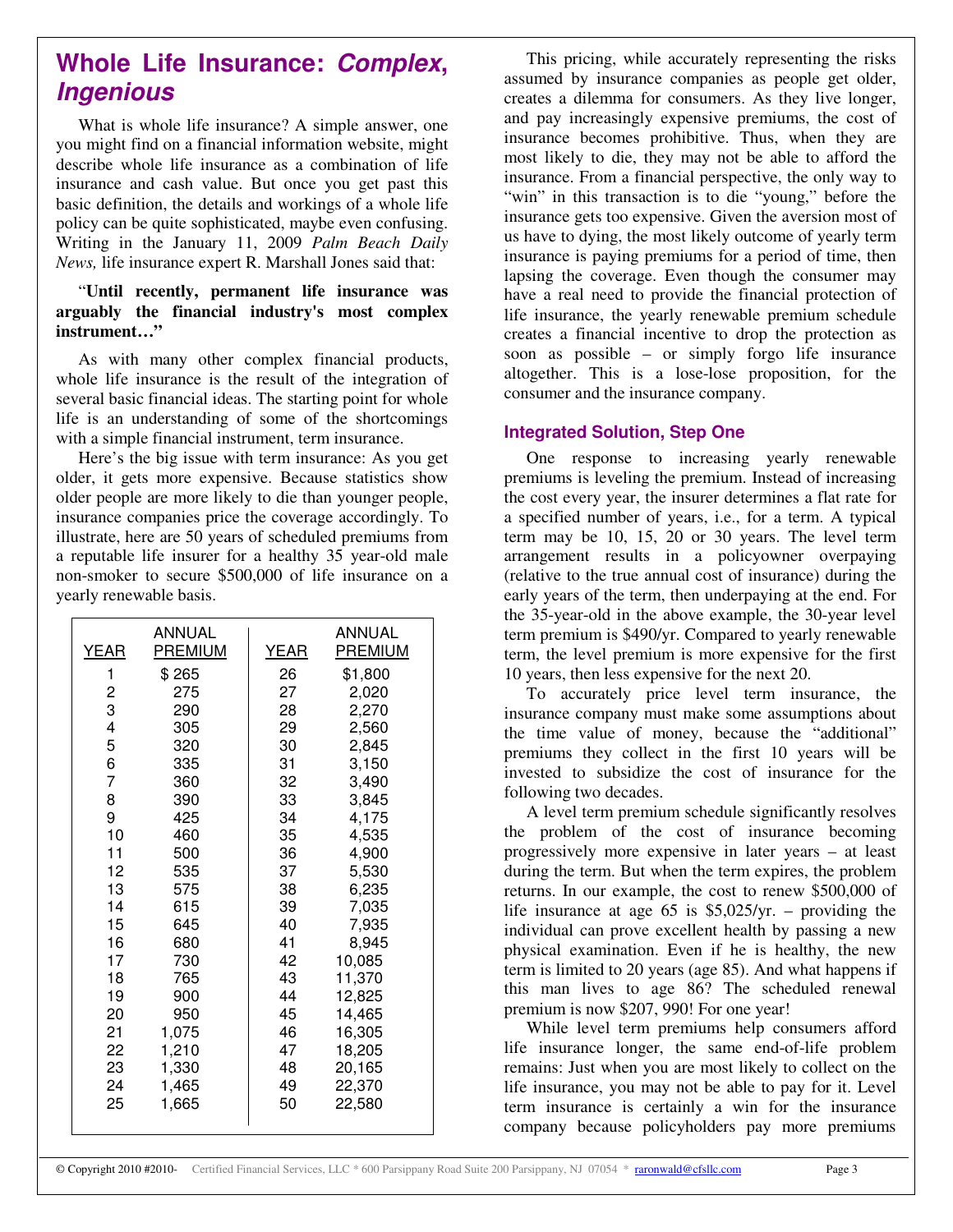longer, but the financial outcome is less clear for most consumers using term insurance – they still are not likely to have an insurance benefit in force at death.



#### **Integrated Solution, Step Two**

A lifetime term policy with level premiums would solve the problem. But fairly pricing term for one's entire lifespan creates a new problem: As illustrated by the yearly renewable table, the cost of insurance rises steeply after age 60. So even with a long time to "overpay" at the beginning, a policy guaranteed to be inforce at age 100 requires a sizable annual premium. In the case of our healthy 35-year-old non-smoker, the lifetime annual premium is \$6,165/yr., more than 12 times the annual premium for the 30-year term policy. Unless the consumer has money to burn, the idea of overpaying \$5,600 each year (the difference between the whole life and level term premium) for the next 30 years just to keep the premiums affordable in old age probably won't set well. There's just too much overpayment for too long to convince most consumers to set aside that much money for an event that may be 50 years in the future.

**Enter the concept of cash value.** The overpayment of premium in a whole life policy represents reserve capital the insurance company will use to cover the cost of insurance as the policyholder ages. In the meantime, this reserve capital will be invested to generate more capital. A portion of this excess cash value, and the earnings from it, is credited to a cash account tied directly to the policy. While the policy is in-force, the policyowner has the right to access this cash value, through a variety of transactions (loans, partial surrenders, dividends, etc.).

In a typical whole life policy, this cash value can eventually exceed the total premiums paid, i.e, the policyholder not only owns the insurance benefit, but has received a positive return on the premiums.

This blending of cash value and life insurance is a brilliant example of integrated thinking. A whole life

policy with a level premium provides economic certainty for consumers – they know how much insurance they will have, they know how much it will cost, and (as long as premiums are paid) they know the insurance will be in-force at the end of their lives. At the same time, the larger premiums give the insurance company greater financial stability. It has greater resources to meet its contractual obligations. And during the lifetime of the policy, the owner also has access to this stable source of cash value (and its growth) as well.

# **Complexity begets more complexity – and more opportunities**

Besides turning the life insurance benefit into an asset instead of an expense, the cash value component opens the door to other possibilities. Dividends\* can be received as income, or used to pay premiums. Additional paid-up insurance may be purchased. Depending on the performance of the cash value account, additional premium requirements may change or be eliminated.

Because the benefit paid at death is now certain, life insurance can do more than provide income replacement protection in the event of a premature death. Among other things, the proceeds can be vital in estate and inheritance planning, serve as a supplement to long-term care, pay creditors and fund charities.

Some might argue that it is hypothetically possible to project similar or greater financial results by choosing to use term insurance alongside other accumulation vehicles. On paper, this is possible. But while two simple stand-alone financial products might appear to out-perform whole life in a narrow set of criteria (such as pre-tax accumulation in a 20-year period), they cannot equal the combination of benefits, guarantees and flexibility that result from using a whole life policy. The integration of level premiums and cash value, and the resulting opportunities make life insurance a win-win for all parties.

**Just as whole life is a multi-faceted complex financial instrument, there are many ways to position whole life in one's financial program. Contact us to find out how whole life might best fit your current circumstances.**

\*Dividends are not guaranteed, and are generally declared annually by the company's Board of Directors.

# **SOCIAL SECURITY: YOU MIGHT STILL GET IT – IF YOU LIVE LONG ENOUGH**

With all the political rhetoric about the economy, notice there isn't much noise about Social Security. In the midst of the toughest economic stretch since the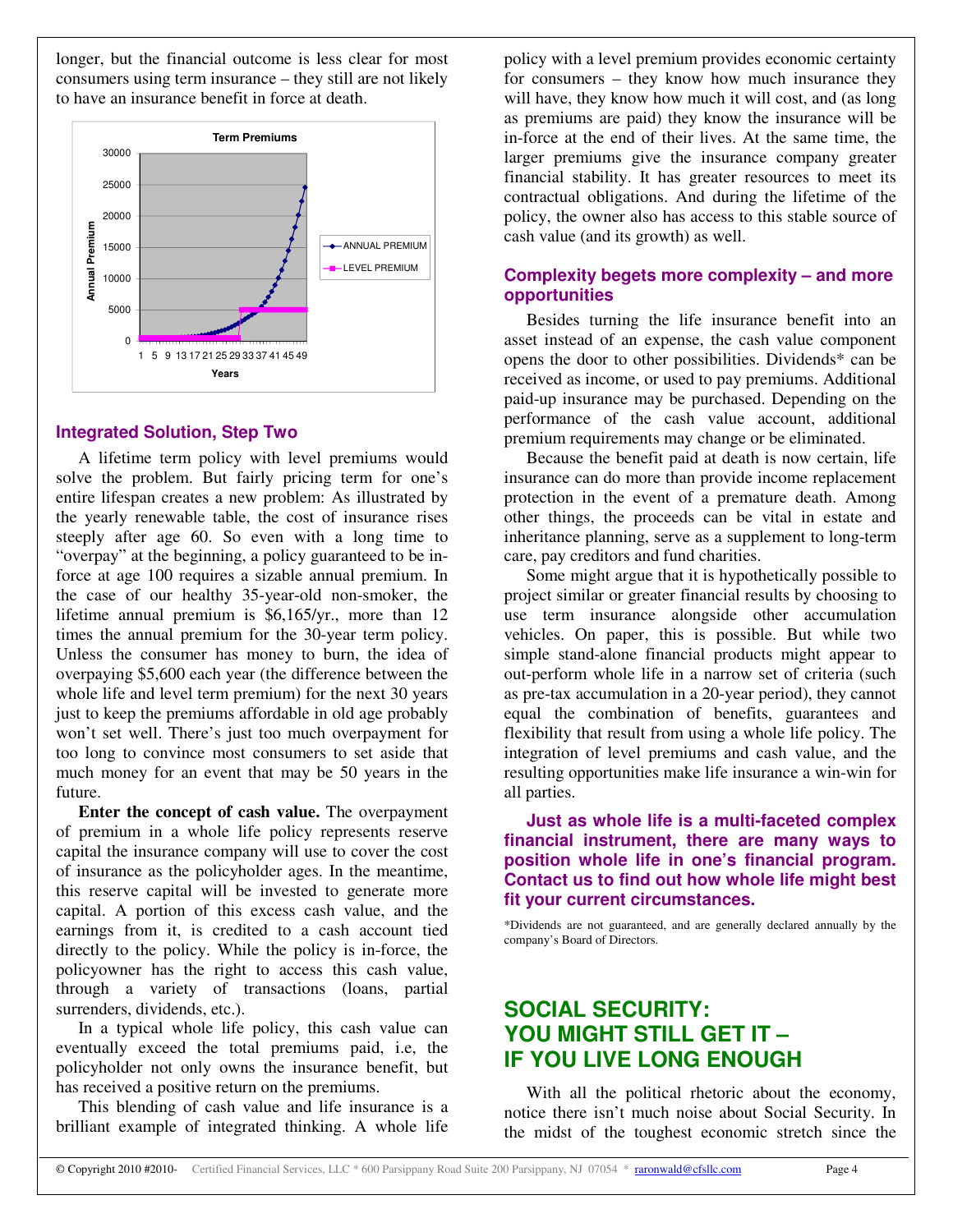Great Depression, you'd think a national insurance and pension plan that is tottering toward a financial breakdown would generate some strong political discussion. Why so little dialog? Here are some thoughts.

First, the summary review: Social Security provides pension and insurance benefits for qualified recipients by collecting a payroll tax on all wage-earners. In the past, the number of wage-earners far exceeded those receiving benefits. However, increased longevity and the arrival of the Baby Boom generation on the threshold of retirement has skewed the math: At current tax rates, the Social Security Administration will not collect enough from those who are working to provide benefits to those eligible for benefits. In a word, the plan is broken.

Sifting through all the political posturing, there are only four possible real-world solutions to fix Social Security.

- 1. Increase taxes.
- 2. Decrease benefits.
- 3. Change the eligibility requirements.
- 4. Scrap the plan.

From a rational perspective, getting rid of something that isn't working is an obvious choice. But the question that follows is "what do we do for a replacement?" Change is fraught with unknowns, both for citizens and leaders, and even good ideas can be scared away by "what might happen." For three decades, the standard political response has been to defer making a decision, leaving the responsibility in someone else's hands. And as long as the checks keep coming, there's little call for change from the populace as well. The hope is "I get mine before the well runs out."

With a sluggish economy and growing sentiment that the national government has already spent irresponsibly, the idea of raising payroll taxes for all citizens doesn't have much popular appeal. While government leaders certainly look to squeeze every bit of revenue from the populace, politicians only rule if they get elected. Raising taxes is not a popular plank on the reelection platform this year.

20<sup>th</sup> century British scholar C. N. Parkinson observed that a "luxury once enjoyed soon becomes a necessity." Adapting this thought to Social Security, it's fair to say that what was once supposed to be supplementary income in old age has become a critical retirement component for many Americans. As such, it's hard to imagine a politician seeing much to be gained by threatening to decrease benefits.

That leaves changing the eligibility requirements. In mid-July, 2010, members of Congress from both parties mentioned two possible changes. The first is to raise the Social Security retirement age to 70 for people who are 50 or younger today. The second proposal up for serious consideration is to include a means-test for benefits; those with more assets would receive smaller benefits.

Raising the retirement age is a logical response to the increased longevity of Americans since Social Security was established in the 1930s. As Patrice Hill of the *Washington Post* noted in a July 13, 2010 article "with people living longer and enjoying better health in their senior years, the nation simply can't afford any longer to be paying out benefits for as long as 30 years after retirement."

The rationale for implementing a means-test to qualify for benefits is simple economics. In the words of Ohio Congressman John Boehner: "If you have substantial non-Social Security income while you're retired, why are we paying you at a time when we're broke?" he said. "We just need to be honest with people."

A means-test would represent a fundamental change to Social Security. With benefits indexed to income or assets, it is possible that some affluent workers will never receive benefits even though they will make a lifetime of payments into the plan. While this approach won't result in an across-the-board decrease in benefits, making Social Security a clearly defined wealth transfer program has some political risk.

Twenty years ago, retirement planning was often pictured as a three-legged stool, with the legs being Social Security, the company pension, and personal savings. Today, the pension leg is rapidly vanishing from the financial landscape, personal savings have been pounded by the economy, and Social Security (if it survives) looks like it will come into play later in life. This turn of events leaves many Americans wondering if they will have a leg to stand on in retirement.

# **VOLATILITY UP, INVESTORS OUT**

(Should We Blame the Machines?)

Here's the lead sentence from a July 19, 2010 report on the stock market from BTN Research:

#### **The S&P 500 stock index fell 2.9% last Friday 7/16/10**

Losing almost 3% of value in one day is a pretty big decline; for investors, July 16, 2010 was not a good day. However, it is worth noting that the July 16, 2010 decline had been preceded by eight consecutive days of gains – in the language of investors, July 16 was a "pullback." This is the nature of stock markets; they fluctuate.

But recently, the fluctuation, or volatility, has intensified. The BTN reported noted that "in the **last 50 years**, a 1-day gain or loss of at least 2% for the S&P 500 has occurred **every 21 trading days**. Since the beginning of September 2008 (i.e., the start of the global